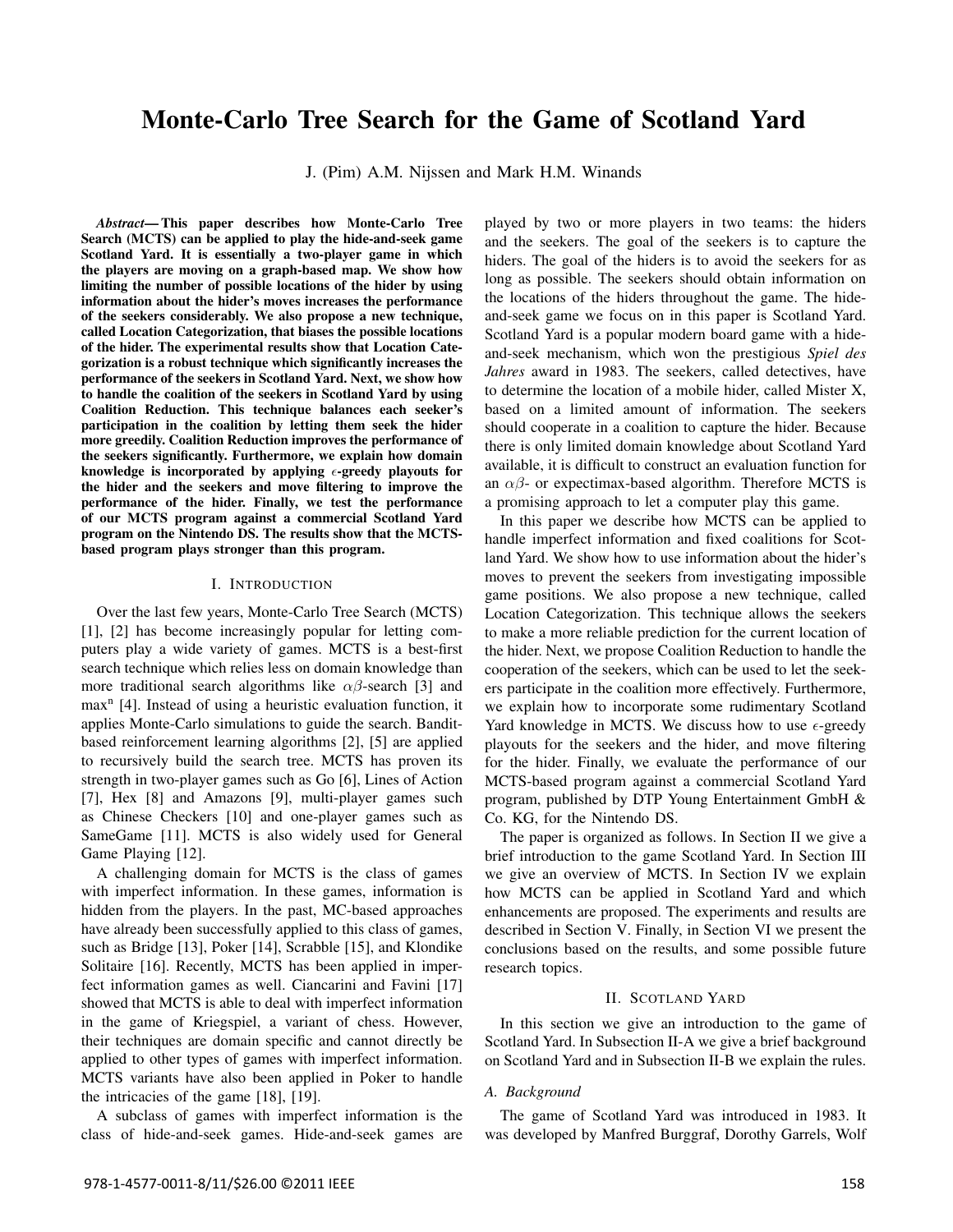

Fig. 1. A subgraph of the Scotland Yard map

Hörmann, Fritz Ifland, Werner Scheerer and Werner Schlegel. The original version was published by Ravensburger, but the game was also published for the English-language market by Milton Bradley [20].

In 1998, Ravensburger Interactive Media GmbH developed Scotland Yard program for Microsoft Windows, which was published by Cryo Interactive Entertainment. It did not only feature the original game, but also a computer enhanced version which introduced some role-playing game elements. Another Scotland Yard program was created in 2008. It was developed and published by DTP Young Entertainment GmbH & Co. KG and was released for the Nintendo DS. The AI of this program is regarded as quite strong [21].

Only a limited amount of research has been done in Scotland Yard so far. Doberkat *et al.* [22] applied prototype evaluation for cooperative planning and conflict resolution. Some of their proposed strategies are used in our MCTS program. Sevenster [23] performed a complexity analysis on Scotland Yard and proved that the generalized version of the game is PSPACE-complete.

## *B. Rules*

Scotland Yard is played by 6 players: 5 seekers, called seekers, and 1 hider, called Mister X. Essentially, Scotland Yard is a 2-player game, because the seekers work together in one team with one common goal. The game is played on a map consisting of numbered locations from 1 to 199. The locations are connected by 4 different transportation types: taxi, bus, underground and boat. A subgraph of the map is displayed in Figure 1.

All players start with their pawn randomly placed at one of the 18 possible pre-defined starting locations. Each player starts at a different location. Each detective receives 10 taxi, 8 bus, and 4 underground tickets. Mister X receives 4 taxi, 3 bus, and 3 underground tickets.

The players move their pawn alternately, starting with Mister X. A player moves his pawn along a connection to an unoccupied adjacent location, and pays the ticket corresponding to the chosen connection. Mister X receives the tickets paid by the detectives. When Mister X pays a ticket, it is removed from the game.

Additionally, Mister X receives 5 black-fare tickets and 2 double-move tickets. A black-fare ticket allows the use



Fig. 2. MCTS scheme (slightly adapted from Chaslot *et al.* [24]).

of any transportation type, including the boat. Along with a regular ticket, Mister X may also play one of his doublemove tickets. He can then perform two moves in a row.

During the game, Mister X keeps the location of his pawn secret. Only on rounds 3, 8, 13, 18 and 24 he has to announce his location. When Mister X moves, the detectives always get informed which ticket he used.

The goal for the detectives is to capture Mister  $X$  by moving one of their pawns to the location occupied by Mister X. The goal for Mister X is to avoid being captured until no detective can perform a move anymore. A detective cannot move if he does not own a ticket which allows him to leave his current location. The maximum number of rounds in Scotland Yard is 24.

#### III. MONTE-CARLO TREE SEARCH

Monte-Carlo Tree Search (MCTS) [1], [2] is a search technique that gradually builds up a search tree, guided by Monte-Carlo simulations. In contrast to classic search techniques such as  $\alpha\beta$ -search [3], it does not require a heuristic evaluation function. In the MCTS tree, the nodes represent board positions and the edges represent possible moves. When the search process is started, the root node is created which represents the current game position. The MCTS algorithm consists of four phases [24]: selection, expansion, playout and backpropagation (see Figure 2). By repeating these four phases iteratively, the search tree is constructed gradually. We explain these four phases in more detail below.

*Selection:* In the selection phase, the search tree is traversed, starting from the root, using the *UCT selection strategy* [2]. The child  $i$  with the highest score  $v_i$  in Formula 1 is selected.

$$
v_i = \bar{x}_i + C \times \sqrt{\frac{\ln(n_p)}{n_i}} \tag{1}
$$

 $\bar{x}_i$  denotes the average score of node i.  $n_i$  and  $n_p$  denote the total number of times child  $i$  and parent  $p$  have been visited, respectively. C is a constant, which balances exploration and exploitation. This selection strategy is applied until a node is reached that is not fully expanded, i.e. not all of its children have been added to the tree yet.

*Expansion:* In the expansion phase, one node is added to the tree [1]. At the last selected node in the selection phase, this node is chosen randomly from the subset of children that are not added to the tree yet.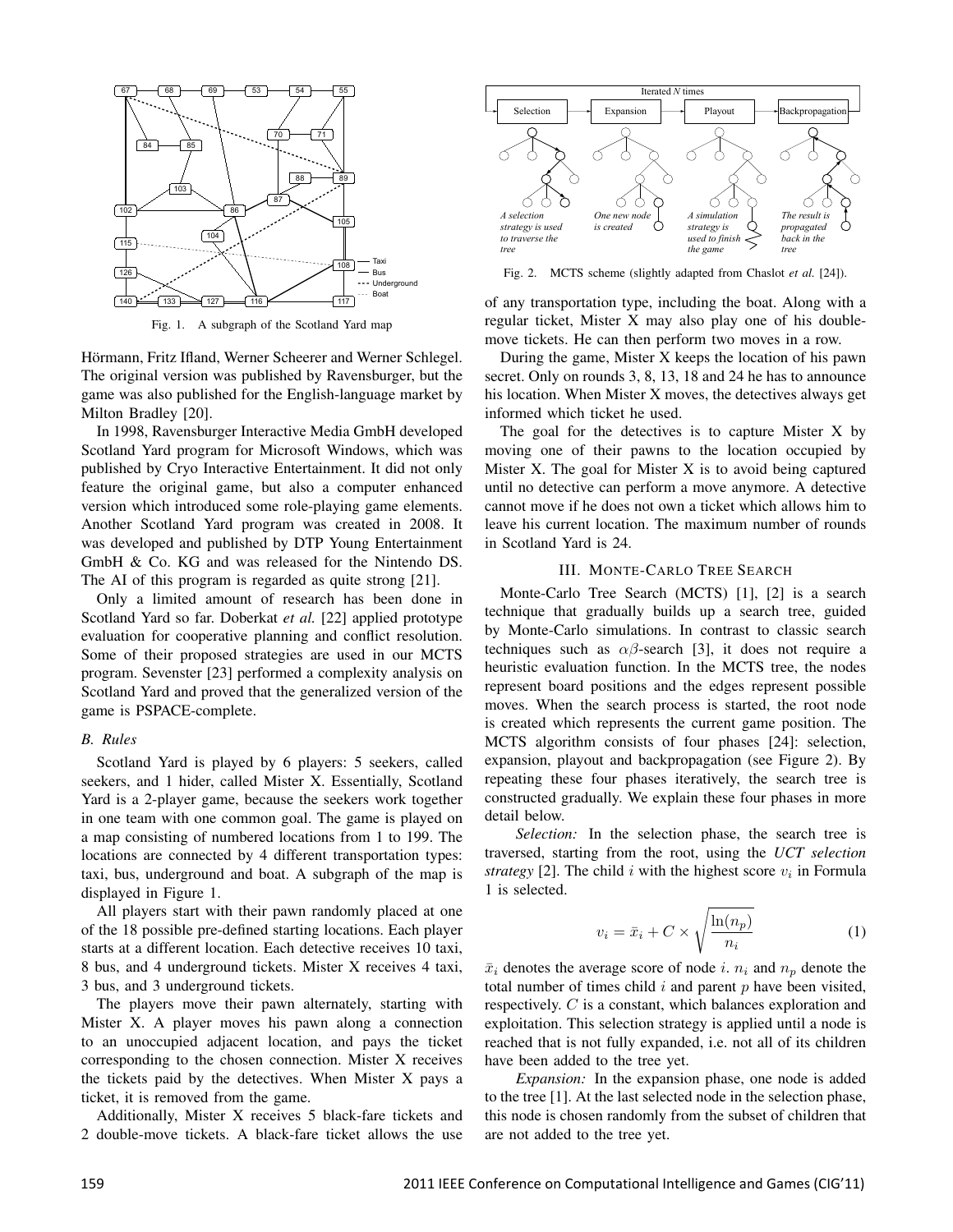*Playout:* During the playout phase, moves are played, starting from the position represented by the newly added node, until the game is finished. These may be random moves. However, game knowledge can be incorporated to make the playouts more realistic. This knowledge is incorporated in a *simulation strategy* [25], [26].

*Backpropagation:* In the backpropagation phase, the result of the playout is propagated back along the previously traversed path up to the root node. The result is backpropagated in a negamax-like fashion, similar to MCTS implementations in Go [1].

These four phases are repeated either a fixed number of times or until the time runs out. After the search is finished, we select the robust max child, i.e. the child of the root with the highest number of visits, as the best move [1].

# IV. MCTS FOR SCOTLAND YARD

The basic MCTS algorithm is designed for two-player games with perfect information. When using MCTS in a game with imperfect information, the algorithm has to be altered slightly. In Subsection IV-A we discuss how the number of possible locations of the hider can be limited. In Subsection IV-B we propose Location Categorization to bias the remaining possible locations. Next, in Subsection IV-C we explain how  $\epsilon$ -greedy playouts are used to incorporate knowledge in the playout phase. In Subsection IV-D we show how to handle the fixed coalition of the seekers by using the backpropagation strategy called Coalition Reduction. Finally, in Subsection IV-E we describe move filtering that lets the hider use his tickets more efficiently.

## *A. Limiting the possible locations*

When MCTS is applied in a hide-and-seek game, at each iteration of the algorithm a guess can be made concerning the location of the hider. For the seekers in Scotland Yard, this can be done by placing the hider on any of the empty locations on the board. However, it is possible for the seekers to limit the group of possible locations by removing the locations where the hider cannot be located, based on the information about the type of ticket he played.

The list of possible locations is updated every move. When the hider plays a ticket, the new list of possible locations  $N$ is calculated, based on the old list of possible locations  $M$ , the current locations of the seekers  $D$ , and the ticket  $t$  played by the hider, using Algorithm 1. Note that at the start of the game,  $M$  is initialized with the 18 possible starting locations, minus the 5 starting locations of the seekers.

In this algorithm, the method targets $(p, t)$  returns the list of locations reachable from location  $p$  using ticket  $t$ . When the hider surfaces, location(hider) is the location he surfaced at. When a seeker makes a move, the target location is excluded from the list of possible locations, provided this location was a possible location and the hider was not captured.

An example of this computation is given in Figure 3 using the subgraph of the map in Figure 1. Assume the hider surfaces at location 86 in round 8 and the seekers move to locations 85, 115, 89, 116 and 127, respectively. When

|            | Algorithm 1 Computation of the list of possible locations of |  |  |  |
|------------|--------------------------------------------------------------|--|--|--|
| the hider. |                                                              |  |  |  |

| $N \leftarrow \emptyset$                  |
|-------------------------------------------|
| <b>if</b> hider surfaces <b>then</b>      |
| $N \leftarrow$ location(hider)            |
| else                                      |
| for all $p \in M$ do                      |
| $T \leftarrow$ targets $(p, t)$           |
| for all $q \in T \setminus (N \cup D)$ do |
| add $q$ to $N$                            |
| end for                                   |
| end for                                   |
| end if                                    |
| return $\,N$                              |
|                                           |



Fig. 3. Example of a computation of possible locations.

the hider plays a black-fare ticket in round 9, the new list of possible locations becomes  $N = [69, 87, 102, 103, 104]$ . Location 116 is also reachable from 86 with a black-fare ticket, but because this location belongs to  $D$ , i.e. there is a seeker on that location, it is not added to N. After seeker 1 moves to 103 in round 9, this location is removed from the list of possible locations. After seeker 2 moves to 102, this location is removed as well. In round 10, the hider plays a taxi ticket. The locations reachable from location 69 are 53, 68 and 86 and are all added to N. The locations reachable by taxi from 87 are 70 and 88. Because 88 belongs to D, only 70 is added to  $N$ . The two locations reachable from 104 are 86 and 116. Because 86 already belongs to  $N$  and 116 belongs to  $D$ , neither location is added to  $N$ .

#### *B. Location Categorization*

Some of the possible locations calculated in Algorithm 1 are more probable than others. For example, when the hider played a black-fare ticket in round 9 in the example in Figure 3, he probably did not move to 102, 103, or 104, because he could be captured in this round by one of the seekers on these locations. It is more likely he moved to 69 or 87.

The performance of the seekers could be improved by biasing the possible locations of the hider. This is done by categorizing the possible locations. These categories are numbered from 1 to  $L$ , where  $L$  is the number of categories. This technique is called Location Categorization. The type of categorization is game-dependent. For Scotland Yard, we use three different types of categorization: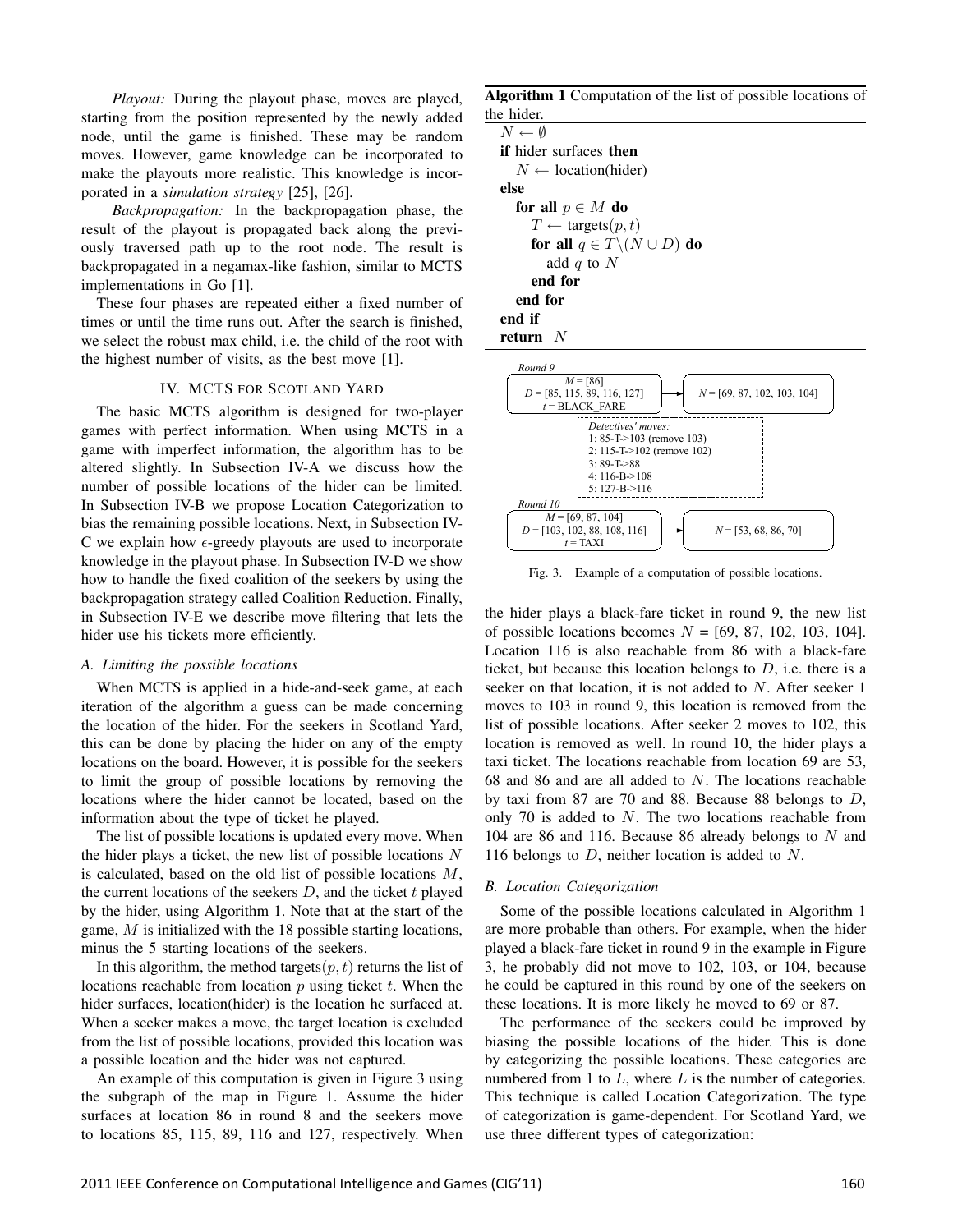

CATEGORIZATION AFTER PLAYING 1000 GAMES.

*Minimum distance:* A categorization is made based on the distance of the possible location to the nearest seeker. The category number equals the number of moves this seeker has to perform to reach the possible location. We assume the seeker can use any transportation type except the boat. We make this assumption, because it allows us to use a lookup table to increase the speed of the program. All locations with a minimum distance of 5 or more are grouped into one category. The idea behind this categorization is that the possible locations near the seekers are investigated less often. The hider could try to exploit this behavior, though it is risky, offsetting a possible benefit.

*Average distance:* A categorization is made based on the average distance of all seekers to the possible location. This number is rounded down. The category number equals the average number of moves the seekers have to travel to reach the possible location. All locations with an average distance of 5 or more are grouped into one category.

*Station type:* A categorization is made based on the transportation types connected to the possible location. Locations with only taxi connections belong to category 1, locations with taxi- and bus connections belong to category 2, locations with taxi-, bus- and underground connections belong to category 3, and locations with a boat connection belong to category 4.

After the hider performs a move the possible locations are divided into the different categories, based on the selected categorization.

There are two different ways to store the information about the possible categories and the category of the location of the hider. In the *General* table, we store for each category both the number of times one or more possible locations belonged to the category,  $n$ , and the number of times the actual location of the hider belonged to the category,  $a$ . This way of storing and using information is similar to the transition probabilities used in Realization Probability Search, which was successful in Shogi [27], Lines Of Action [28], and Amazons [29]. An example of the General table is given in Table I. In the *Detailed* table, for each possible combination of categories, we store how many times the actual location of the hider belonged to each category. An example is given in Table II. This table only shows the category combinations which occurred at least 100 times.

There are two different ways to gather the information for these tables: offline and online. When using *offline* information gathering, first a large number of games is played and the information is stored in a file. This information can later be used by the seekers. This technique is useful when the opponent is unknown and there are not enough games to gather a sufficient amount of information. When using

| Category    | 1    | 2    | 3    | 4   |     |  |  |
|-------------|------|------|------|-----|-----|--|--|
| Combination |      |      |      |     |     |  |  |
|             | 1542 |      |      |     |     |  |  |
| 2           |      | 2801 |      |     |     |  |  |
| 1,2         | 666  | 4776 |      |     |     |  |  |
| 3           |      |      | 977  |     |     |  |  |
| 1,3         | 14   |      | 252  |     |     |  |  |
| 2,3         |      | 67   | 208  |     |     |  |  |
| 1,2,3       | 210  | 1558 | 1642 |     |     |  |  |
| 4           |      |      |      | 262 |     |  |  |
| 2,3,4       |      | 23   | 39   | 90  |     |  |  |
| 1,2,3,4     | 18   | 224  | 263  | 179 |     |  |  |
| 2,3,4,5     |      | 57   | 191  | 183 | 88  |  |  |
| 1,2,3,4,5   | 2    | 210  | 448  | 307 | 164 |  |  |
| TABLE II    |      |      |      |     |     |  |  |

EXAMPLE OF A DETAILED TABLE WITH THE MINIMUM-DISTANCE CATEGORIZATION AFTER PLAYING 1000 GAMES.

*online* information gathering, the seekers start without any information. At the end of each game, the seekers update the information with the statistics gathered from the last game. The advantage of online information gathering is that the player can adapt itself to its opponent when enough games are played.

The seekers use a vector with length  $L$  to select a location for the hider at the start of each MCTS iteration. These values represent the weights of the categories. When using the General information, this vector consists of the values  $\left[\frac{a_1}{n_1}, \frac{a_2}{n_2}, \cdots, \frac{a_L}{n_L}\right]$ . When using the Detailed information, this vector is directly taken from the table, by extracting the vector corresponding to the combination of categories. If the total number of occurrences of this combination of categories is smaller than a certain threshold, in our MCTS program 100, the information is not used and the possible locations are randomly chosen.

There are two different ways the vector can be used to select a possible location. When using *one-step* selection, each possible location gets a probability to be selected. Roulettewheel selection is used to select a possible location. The size of each possible location on the wheel is corresponding to the value of its category in the vector. When using *twostep* selection, each location category gets a probability to be selected. We use roulette-wheel selection to select a category. The size of each category on the wheel is corresponding to its value in the vector. After selecting a category, one of the possible locations from this category is randomly chosen.

We remark that we use a 'big-data' approach to set the weights. Such an approach has been successful in Shogi [27], Lines Of Action [28], Amazons [29] and Othello [30]. Of course, machine-learning techniques, though less trivial, could also be used to tune them.

# *C. -greedy playouts*

In the MCTS program, we apply  $\epsilon$ -greedy playouts to incorporate domain knowledge [10], [31]. When selecting a move in the playouts, the move is chosen randomly with a probability of  $\epsilon$ . Otherwise, a heuristic is used to determine the best move. We use the following two heuristics for the hider and the seekers. When the hider has to move in the playout, he tries to maximize the distance to the closest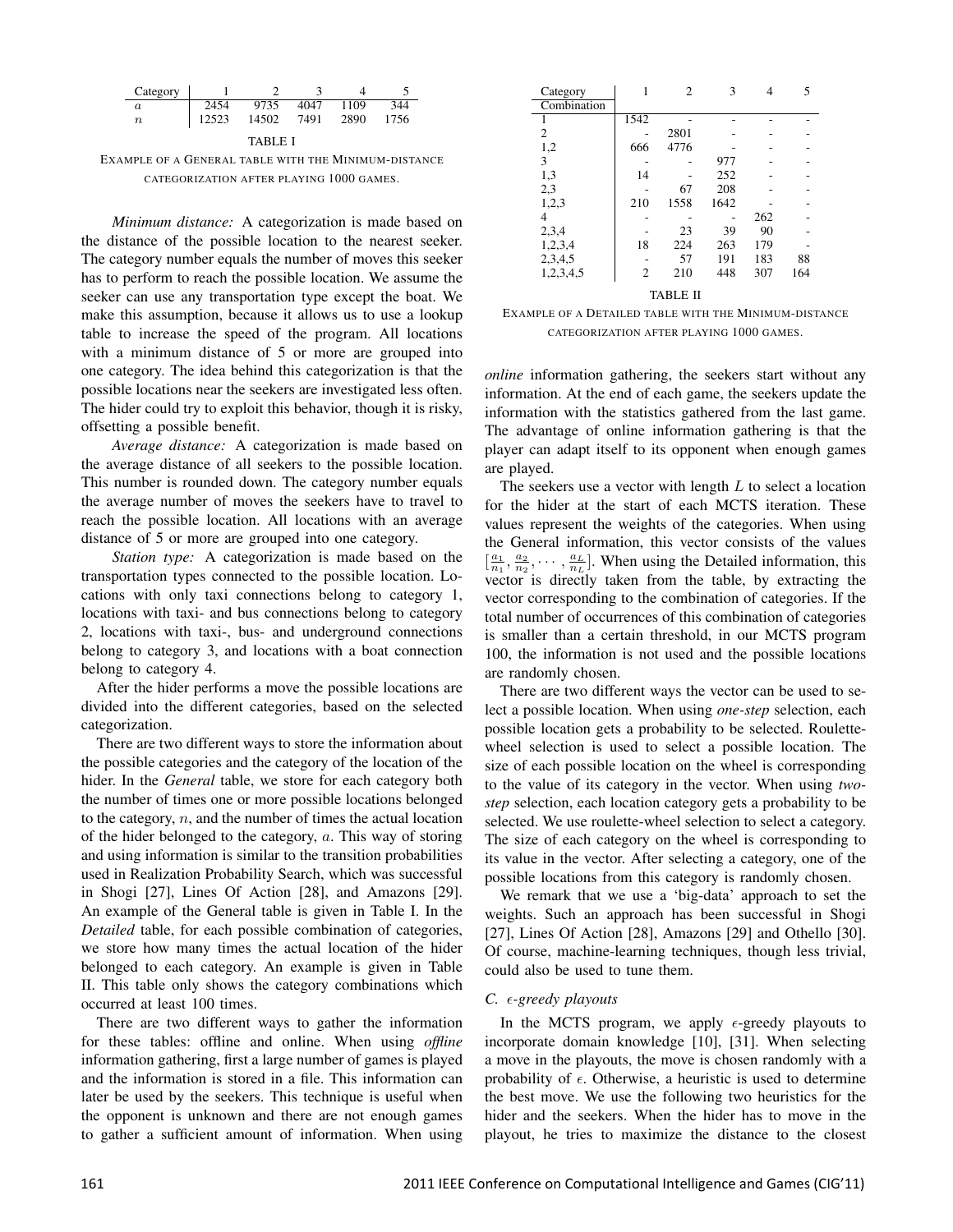seeker. If there are several of such moves, he selects the one which maximizes the number of possible locations. If there are still multiple moves tied for best move, one is chosen randomly. When a seeker has to move in the playout, he selects the move which minimizes the sum of the distances to all possible locations of the hider [22]. If there are several of such moves, one is chosen randomly.

## *D. Coalition Reduction*

Scotland Yard is a cooperative multi-player game. Therefore, the seekers can be considered as one player, making the game essentially a 2-player game. If in a playout one seeker captures the hider, the playout is considered a win for all seekers and the result is backpropagated accordingly. However, when using this backpropagation rule we observed that seekers sometimes rely too much on the other seekers and do not make any efforts to capture the hider. For solving this problem, we propose Coalition Reduction. If the seeker who is the root player captures the hider, a score of 1 is returned. If another seeker captures the hider, a smaller score,  $1 - r$ , is returned, where  $r = [0, 1]$ . If the value of r is too small, seekers have the tendency to get lazy. If their own position is not good, i.e. they are far away from the possible locations of the hider, they tend to rely on the other seekers too much. If the value of  $r$  is too large, the seekers become too selfish and do not cooperate anymore. In Subsection V-E we experimentally fine-tune this parameter.

## *E. Move filtering*

The hider only has a limited number of black-fare tickets, so he should use them wisely. Black-fare tickets should only be used by the hider to increase the uncertainty about his location or to travel by boat. We implemented some straightforward game-specific knowledge rules regarding the use of black-fare tickets to prevent the hider from squandering them. The hider is not allowed to use black-fare tickets in the following three situations: 1) during the first two rounds, 2) during a round when he has to surface, or 3) when all possible locations only have taxi connections. In the first situation, there is already a large uncertainty about the hider's location. In the second and third situation, using a black-fare ticket does not increase the uncertainty about the hider's location compared to using a 'normal' ticket.

#### V. EXPERIMENTS

In this section we first give an overview of the experimental setup in Subsection V-A. In Subsection V-B we show how limiting the possible locations of the hider influences the performance of the seekers. In Subsection V-C we give the results of the experiments with  $\epsilon$ -greedy playouts. In Subsection V-D we give an overview of the performance of the seekers with Location Categorization. In Subsection V-E we show how the seekers with Coalition Reduction perform. In Subsection V-F we show how the hider performs with move filtering. Finally, in Subsection V-G we give an overview of how our MCTS program performs against the Scotland Yard program on the Nintendo DS.

#### *A. Setup*

The engines for Scotland Yard and the AI players are written in Java. For the hider, we set the exploration constant  $C$  to 0.2. For the seekers,  $C$  was set to 2.0. These values were achieved by systematic testing. All MCTS-based players used 10,000 playouts for selecting the best move. In all experiments, 2,500 games were played to determine the win rate. All results are given with a confidence level of 95%. The experiments were run on a cluster containing of AMD64 Opteron 2.4 GHz processors. Depending on the settings, one game takes approximately 2–4 minutes to finish.

In the experiments we use different types of players. The *Random* player selects moves in a uniform random way. The *Greedy* player applies a 1-ply search with the heuristics explained in Subsection IV-C. The *Basic-MCTS* player combines MCTS with UCT. It limits the possible locations using information about the hider. It uses uniform random playouts. This player acts as the basis of the Greedy-MCTS player. The *Greedy-MCTS* player uses  $\epsilon$ -greedy playouts with  $\epsilon = 0.2$ . This value was obtained by systematic testing. It applies the heuristics explained in Subsection IV-C.

## *B. Limiting the possible locations*

In the first set of experiments, we test how limiting the number of possible locations increases the performance of MCTS. Random, Greedy, and Basic-MCTS seekers with and without limiting the possible moves played against a Random and a Greedy hider. The results are given in Table III.

These results show that limiting the possible locations of the hider using information about his moves is a substantial improvement. Without this limitation, MCTS performs worse than the Greedy seekers. If we limit the possible locations, MCTS performs considerably better than the 1-ply search based Greedy seekers.

#### *C. -greedy playouts*

To test the influence of  $\epsilon$ -greedy playouts on the performance of the seekers, we let Basic-MCTS and Greedy-MCTS seekers play against a Basic-MCTS and a Greedy-MCTS hider. The results are given in Table IV.

These results show that using  $\epsilon$ -greedy playout is a considerable improvement, not only for the seekers, but also for

|                          | hider             |                  |
|--------------------------|-------------------|------------------|
| seekers                  | Random            | Greedy           |
| Random                   | $51.4\% \pm 2.0$  | $0.1\% + 0.1$    |
| Basic-MCTS (no limiting) | $90.8\% + 1.1$    | $0.1\% + 0.1$    |
| Greedy                   | $100.0\% \pm 0.0$ | $51.0\% + 2.0$   |
| Basic-MCTS               | $100.0\% \pm 0.0$ | $82.4\% \pm 1.5$ |
|                          |                   |                  |

TABLE III

WIN RATES OF FOUR DIFFERENT PLAYERS AS SEEKERS AGAINST A RANDOM AND A GREEDY HIDER.

|             | hider            |                |  |
|-------------|------------------|----------------|--|
| seekers     | Basic-MCTS       | Greedy-MCTS    |  |
| Basic-MCTS  | $47.7\% + 2.0$   | $33.8\% + 1.9$ |  |
| Greedy-MCTS | $84.5\% \pm 1.4$ | $72.3\% + 1.8$ |  |

WIN RATES OF DIFFERENT MCTS PLAYERS AS SEEKERS AGAINST DIFFERENT MCTS PLAYERS AS THE HIDER.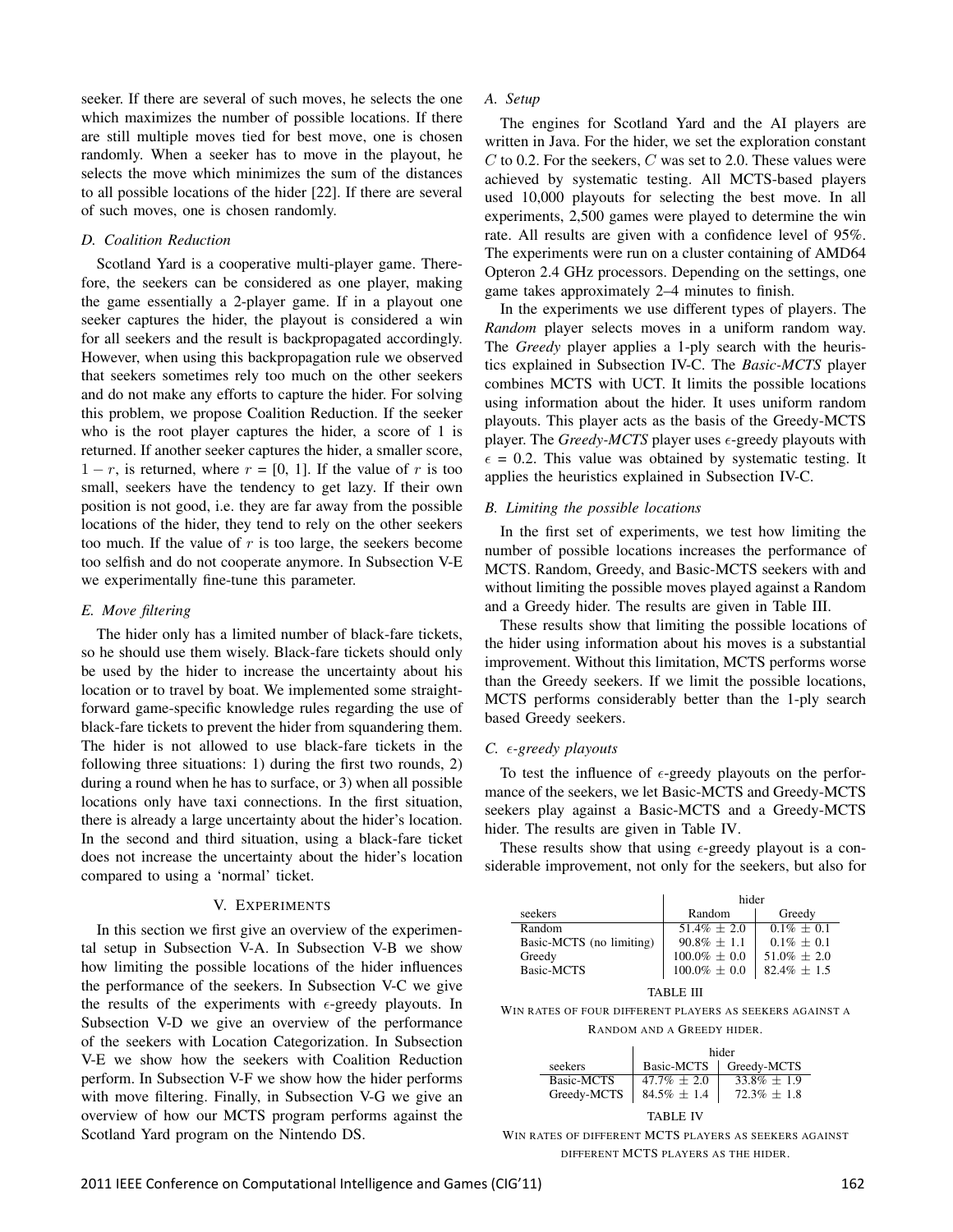| Thinking time: 1 second                                |             |                            |                  |  |  |
|--------------------------------------------------------|-------------|----------------------------|------------------|--|--|
|                                                        | hider       |                            |                  |  |  |
|                                                        | seekers     | <b>Basic-MCTS</b>          | Greedy-MCTS      |  |  |
|                                                        | Basic-MCTS  | $61.8\% \pm 1.6$           | $50.6\% \pm 1.6$ |  |  |
|                                                        | Greedy-MCTS | $82.6\% \pm 1.3$           | $77.4\% \pm 1.4$ |  |  |
|                                                        |             |                            |                  |  |  |
|                                                        |             | Thinking time: 2.5 seconds |                  |  |  |
|                                                        |             |                            | hider            |  |  |
|                                                        | seekers     | Basic-MCTS                 | Greedy-MCTS      |  |  |
|                                                        | Basic-MCTS  | $71.4\% \pm 1.5$           | $61.0\% \pm 1.6$ |  |  |
|                                                        | Greedy-MCTS | $89.2\% \pm 1.0$           | $83.6\% \pm 1.2$ |  |  |
|                                                        |             |                            |                  |  |  |
|                                                        |             | Thinking time: 5 seconds   |                  |  |  |
|                                                        |             |                            | hider            |  |  |
|                                                        | seekers     | Basic-MCTS                 | Greedy-MCTS      |  |  |
|                                                        | Basic-MCTS  | $72.3\% \pm 1.5$           | $65.6\% \pm 1.6$ |  |  |
|                                                        | Greedy-MCTS | $90.6\% \pm 1.0$           | $87.4\% \pm 1.1$ |  |  |
| TABLE V                                                |             |                            |                  |  |  |
| WIN RATES OF DIFFERENT MCTS PLAYERS AS SEEKERS AGAINST |             |                            |                  |  |  |

DIFFERENT MCTS PLAYERS AS THE HIDER WITH DIFFERENT TIME SETTINGS.

the hider. Against both different types of opponents,  $\epsilon$ -greedy playouts cause a large improvement of the playing strength.

If  $\epsilon$ -greedy playouts are used, the number of playouts per second is reduced by a factor of 2.5 compared to uniform random playouts. To test the influence of this reduction, we repeat the previous experiment, but instead of using a fixed number of playouts, a time limit per move is used. In Table V we show the results with time limits of 1, 2.5, and 5 seconds. For reference, the Basic-MCTS players can simulate 8,000– 10,000 playouts per second at the start of the game. The Greedy-MCTS player can simulate 3,000–5,000 playouts per second. As the game progresses, the number of playouts per second increases, because the playouts become shorter.

The results reveal that  $\epsilon$ -greedy playouts also improve the performance of both the hider and the seekers significantly when a time limit is used. When the amount of time increases, the seekers perform relatively better than the hider. These results show that Scotland Yard is an uneven game. This is due to its asymmetric nature.

# *D. Location Categorization*

In the next set of experiments we check which combination of categorization, information type, selection steps and information gathering type works best when using Location categorization. We let Basic-MCTS seekers with Location Categorization play against a Basic-MCTS hider. When using offline information, the information is gathered by letting Basic-MCTS seekers play 2,500 games against a Basic-MCTS hider. The results are summarized in Table VI. For reference, Basic-MCTS seekers win  $47.7\% \pm 2.0$  of the games against a Basic-MCTS hider.

The results in Table VI show that the Minimum-distance categorization works best. For this categorization, there is no large difference between the information types, the number of selection steps, and the information gathering types.

To validate the performance of Location Categorization, we test its performance against two other players: a Greedy-MCTS player and a Greedy player. The results against

| Cat.                               | Info.   | <b>Steps</b>   | Online           | Offline          |
|------------------------------------|---------|----------------|------------------|------------------|
| Min. dist.                         | General | 1              | $52.5\% \pm 2.0$ | $51.5\% \pm 2.0$ |
| Min. dist.                         | General | 2              | $53.4\% \pm 2.0$ | $52.5\% + 2.0$   |
| Min. dist.                         | Detail  | 1              | $53.6\% + 2.0$   | $54.1\% + 2.0$   |
| Min. dist.                         | Detail  | 2              | $53.3\% + 2.0$   | $53.6\% + 2.0$   |
| Avg. dist.                         | General |                | $46.5\% \pm 2.0$ | $48.3\% + 2.0$   |
| Avg. dist.                         | General | $\overline{c}$ | $51.7\% + 2.0$   | $49.4\% + 2.0$   |
| Avg. dist.                         | Detail  |                | $48.8\% + 2.0$   | $46.0\% + 2.0$   |
| Avg. dist.                         | Detail  | $\overline{c}$ | $46.9\% + 2.0$   | $49.9\% + 2.0$   |
| Station                            | General | 1              | $44.7\% + 1.9$   | $43.7\% + 1.9$   |
| Station                            | General | $\overline{c}$ | $39.7\% \pm 1.9$ | $39.6\% + 1.9$   |
| Station                            | Detail  |                | $42.4\% + 1.9$   | $44.1\% + 1.9$   |
| Station                            | Detail  | 2              | $47.0\% + 2.0$   | $47.3\% \pm 2.0$ |
| Default win rate: $47.7\% \pm 2.0$ |         |                |                  |                  |

TABLE VI

WIN RATES OF BASIC-MCTS SEEKERS WITH LOCATION CATEGORIZATION AGAINST A BASIC-MCTS HIDER.

| Cat.                               | Info.   | <b>Steps</b> | Online           | Offline        |
|------------------------------------|---------|--------------|------------------|----------------|
| Min. dist.                         | General |              | $37.0\% \pm 1.9$ | $38.0\% + 1.9$ |
| Min. dist.                         | General | 2            | $37.4\% \pm 1.9$ | $37.6\% + 1.9$ |
| Min. dist.                         | Detail  |              | $40.2\% \pm 1.9$ | $37.6\% + 1.9$ |
| Min. dist.                         | Detail  | 2            | $37.9\% \pm 1.9$ | $36.9\% + 1.9$ |
| Default win rate: $33.8\% \pm 1.9$ |         |              |                  |                |

#### TABLE VII

WIN RATES OF BASIC-MCTS SEEKERS WITH LOCATION CATEGORIZATION AGAINST A GREEDY-MCTS HIDER.

the Greedy-MCTS hider are shown in Table VII and the results against the Greedy hider are given in Table VIII. For reference, the win rate of the Basic-MCTS seekers is 33.8%  $\pm$  1.9 against the Greedy-MCTS player and 82.4%  $\pm$  1.5 against the Greedy player. We use the same offline weights as in the previous experiments. Note that they were gathered by playing against a Basic-MCTS player, which behaves differently than these two players.

The results show that Location Categorization improves the performance against both players. Even when using the offline weights the seekers win more games than without Location Categorization.

Finally, we test whether adding Location Categorization to the Greedy-MCTS seekers increases their performance. We let the Greedy-MCTS seekers with Location Categorization play against a Greedy-MCTS hider with different settings. The offline weights are the same as the ones used in the previous experiments. The results are given in Table IX. The default win rate of Greedy-MCTS seekers against a Greedy-MCTS hider is  $72.1\% \pm 1.8$ .

The results in Table IX show that Location Categorization also works combined with  $\epsilon$ -greedy playouts for the seekers.

| Cat.                             | Info.   | <b>Steps</b> | Online           | Offline        |
|----------------------------------|---------|--------------|------------------|----------------|
| Min. dist.                       | General |              | $84.3\% \pm 1.4$ | $84.9\% + 1.4$ |
| Min. dist.                       | General | 2            | $82.2\% + 1.5$   | $84.7\% + 1.4$ |
| Min. dist.                       | Detail  |              | $85.4\% + 1.4$   | $85.0\% + 1.4$ |
| Min. dist.                       | Detail  |              | $84.3\% \pm 1.4$ | $83.8\% + 1.4$ |
| Default win rate: $82.4\% + 1.5$ |         |              |                  |                |

|  | TABLE VIII |
|--|------------|
|  |            |

WIN RATES OF BASIC-MCTS SEEKERS WITH LOCATION CATEGORIZATION AGAINST A GREEDY HIDER.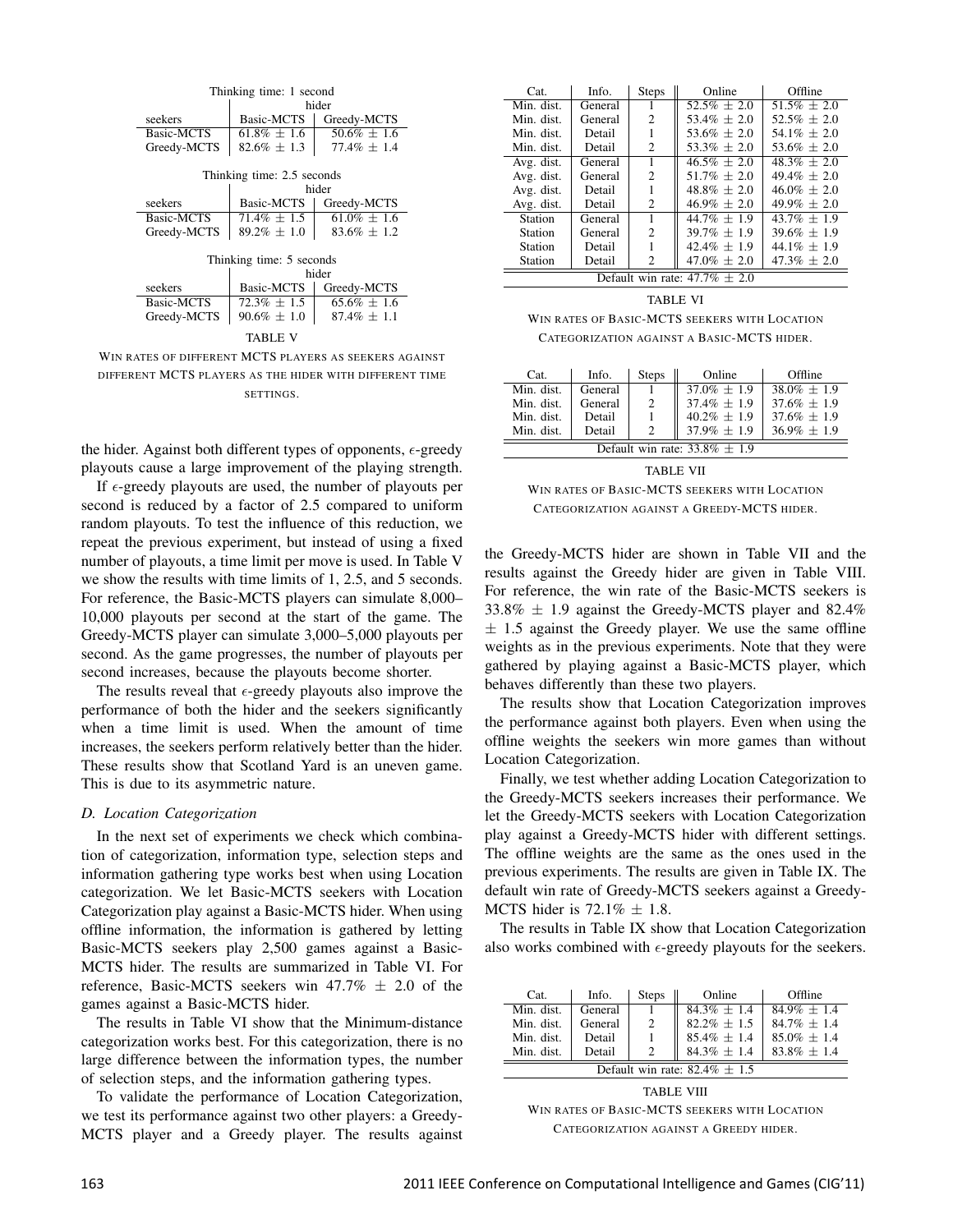| Cat.                             | Info.   | <b>Steps</b> | Online           | Offline          |  |
|----------------------------------|---------|--------------|------------------|------------------|--|
| Min. dist.                       | General |              | $77.4\% \pm 1.6$ | $75.3\% + 1.7$   |  |
| Min. dist.                       | General |              | $74.6\% \pm 1.7$ | $74.7\% + 1.7$   |  |
| Min. dist.                       | Detail  |              | $76.4\% \pm 1.7$ | $74.3\% + 1.7$   |  |
| Min. dist.                       | Detail  |              | $76.2\% \pm 1.7$ | $74.9\% \pm 1.7$ |  |
| Default win rate: $72.1\% + 1.8$ |         |              |                  |                  |  |

TABLE IX

WIN RATES OF GREEDY-MCTS SEEKERS WITH LOCATION CATEGORIZATION AGAINST A GREEDY-MCTS HIDER.

| $\boldsymbol{r}$ | A                | в              | C              |
|------------------|------------------|----------------|----------------|
| 0                | $47.7\% \pm 2.0$ | $72.1\% + 1.8$ | $75.3\% + 1.7$ |
| 0.125            | $49.8\% + 2.0$   | $73.6\% + 1.7$ | $79.3\% + 1.6$ |
| 0.25             | $50.7\% + 2.0$   | $71.7\% + 1.8$ | $80.6\% + 1.6$ |
| 0.375            | $54.0\% + 2.0$   | $72.0\% + 1.8$ | $78.6\% + 1.6$ |
| 0.5              | $53.4\% + 2.0$   | $68.2\% + 1.8$ | $74.6\% + 1.7$ |
| 0.75             | $51.5\% + 2.0$   | $60.0\% + 1.9$ | $65.8\% + 1.9$ |
| 1                | $42.8\% \pm 1.9$ | $44.7\% + 2.0$ | $50.5\% + 2.0$ |
| TABLE X          |                  |                |                |

WIN RATES OF SEEKERS WITH COALITION REDUCTION WITH DIFFERENT VALUES OF  $r$  against the HIDER IN 3 CONFIGURATIONS.

Using the online weights seems to work only slightly better than using the offline weights gathered against the Basic-MCTS player.

The experiments show that overall there is no significant different between offline and online gathered information. From this we may conclude that Location Categorization is a robust technique when using offline gathered statistics, which can be used against any type of opponent.

# *E. Coalition Reduction*

To test the performance of seekers with Coalition Reduction, we let different types of seekers with Coalition Reduction play against different types of the hider with different values of r. We remark that for  $r = 0$ , Coalition Reduction is disabled. For  $r = 1$ , there is no coalition, and all seekers only work for themselves. The results are shown in Table X. We use three different configurations: A) Basic-MCTS seekers against a Basic-MCTS hider, B) Greedy-MCTS seekers against a Greedy-MCTS hider, and C) Greedy-MCTS seekers with Location Categorization using Minimum-distance categorization, the General table, offline gathered weights, and one-step selection against a Greedy-MCTS hider.

These results show that Coalition Reduction with  $r = 0.375$ improves the performance of the seekers for configuration A. For configuration C, Coalition Reduction improves the performance as well. The best value of  $r$  in this configuration is 0.25. For configuration B, Coalition Reduction does not improve the performance of the seekers significantly.

# *F. Move filtering*

For the hider, we test how using move filtering increases his performance. We use configuration C described in Subsection V-E, where the hider plays with and without move filtering.

Without move filtering, the hider wins  $19.4\% \pm 1.6$ . With move filtering, the win rate of the hider is  $34.0\% \pm 1.9$ . These results show that the performance of the hider improves considerably when he is prevented from squandering black-fare tickets. It is important for the hider to effectively use his limited stock of black-fare tickets.

# *G. Performance against the Nintendo DS*

To test the performance of the MCTS program, it is matched against the Scotland Yard program on the Nintendo DS. The AI of this program is considered to be rather strong [21]. We only test against this program, because other programs are too weak or impractical to play against.

For the seekers, we use  $\epsilon$ -greedy playouts, Location Categorization with a General table, offline gathered weights and one-step selection, and Coalition Reduction with  $r = 0.25$ . For the hider,  $\epsilon$ -greedy playouts and move filtering are used.

It is not possible to set the thinking time of the Nintendo DS player. It often plays immediately, but it sometimes takes 5–10 seconds to find a move. The thinking time of the MCTS program is on average 1.5 seconds.

Because these games have to be played manually, only 50 games are played, where each program plays 25 times as the seekers and 25 times as the hider. Out of these 50 games, 33 games are won by our program, i.e.  $66\% \pm 13.1$ . 19 of these games are won as the seekers and 14 as the hider. The Nintendo DS program wins 17 games, of which 11 as the seekers and 6 as the hider. These results show that our program plays stronger than the Nintendo DS program.

# VI. CONCLUSIONS AND FUTURE RESEARCH

In this paper we investigated how MCTS can be applied to play the hide-and-seek game Scotland Yard and how MCTS can be enhanced to improve its performance.

We showed how information about the moves of the hider can be used to limit the number of possible locations. Limiting the possible locations considerably improved the performance of the seekers.

We proposed Location Categorization, a technique that can be used by the seekers in Scotland Yard to give a better prediction for the location of the hider. We introduced three types of categorization: Minimum distance, Average distance and Station. The experiments revealed that the Minimumdistance categorization performs best. By playing against different hider players, we showed that Location Categorization is a robust technique. By using weights that were gained by playing against a Basic-MCTS hider, the performance against the Greedy-MCTS hider and the Greedy hider was improved. Also, adding Location Categorization to Greedy-MCTS seekers increased the performance of the seekers. This enhancement made the seekers play considerably stronger than the strongest hider player.

Furthermore, using  $\epsilon$ -greedy playouts to incorporate some basic knowledge into the MCTS algorithm considerably improved the performance of both the seekers and the hider. Another way of incorporating game-specific knowledge we proposed is move filtering. Even with some straightforward rules, move filtering turned out to be a considerable improvement for the hider.